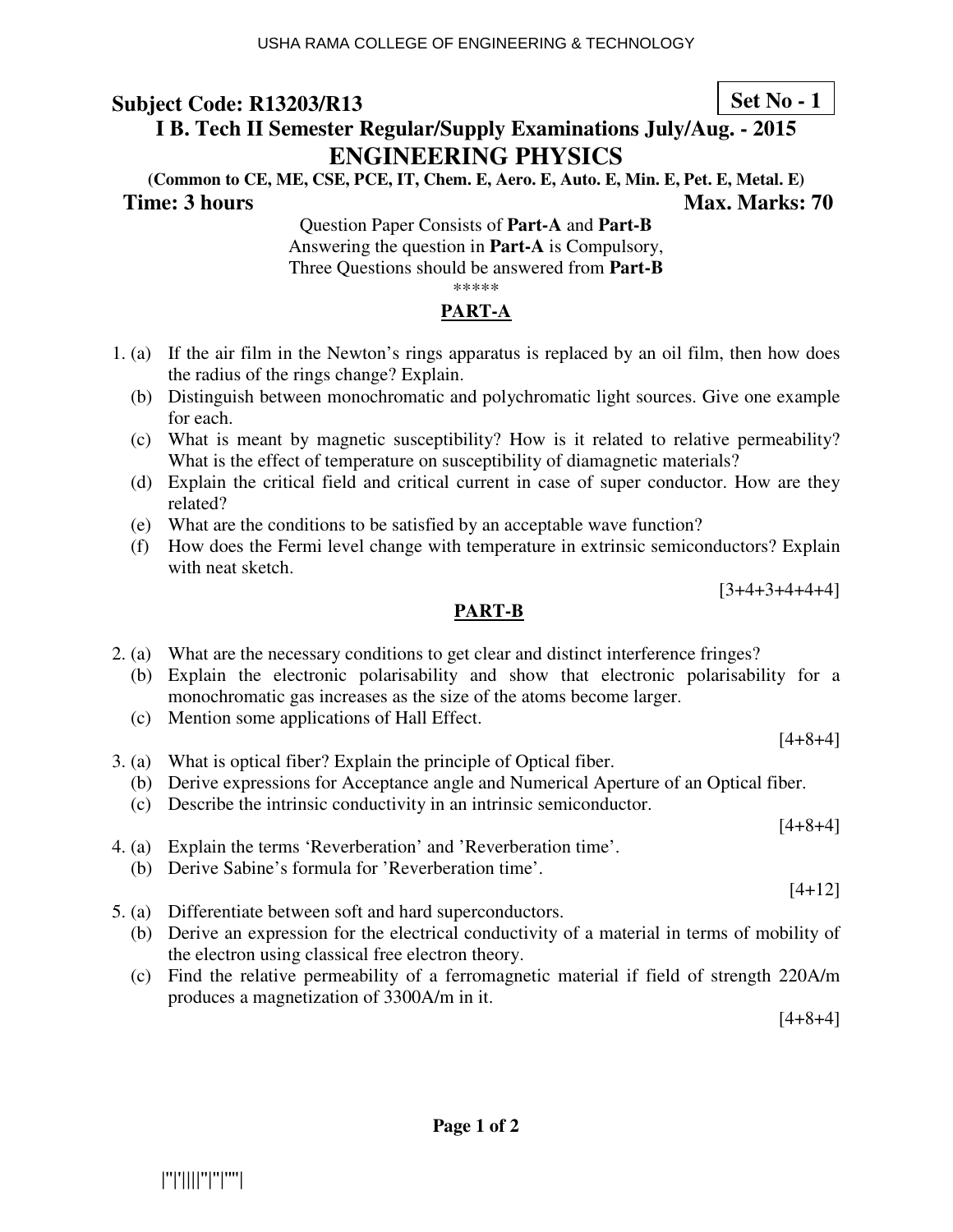#### USHA RAMA COLLEGE OF ENGINEERING & TECHNOLOGY

# **Subject Code: R13203/R13**

- 6. (a) Define valence band, conduction band and forbidden energy gap in the energy band structure.
	- (b) Show that the solution of Schrodinger wave equation for a particle in an infinite potential well leads to the concept of quantization of energy.
	- (c) For the metal having  $6.5x10^{28}$  conduction electrons per m<sup>3</sup> find the relaxation time of conduction electrons if the metal has resistivity  $1.43 \times 10^{-8}$  Qm.

 $[4+8+4]$ 

**Set No - 1**

- 7. (a) State and explain Hall effect.
	- (b) Derive expression for Hall coefficient.
	- (c) What are the advantages of optical fiber communication system?

\*\*\*\*\*

 $[4+6+6]$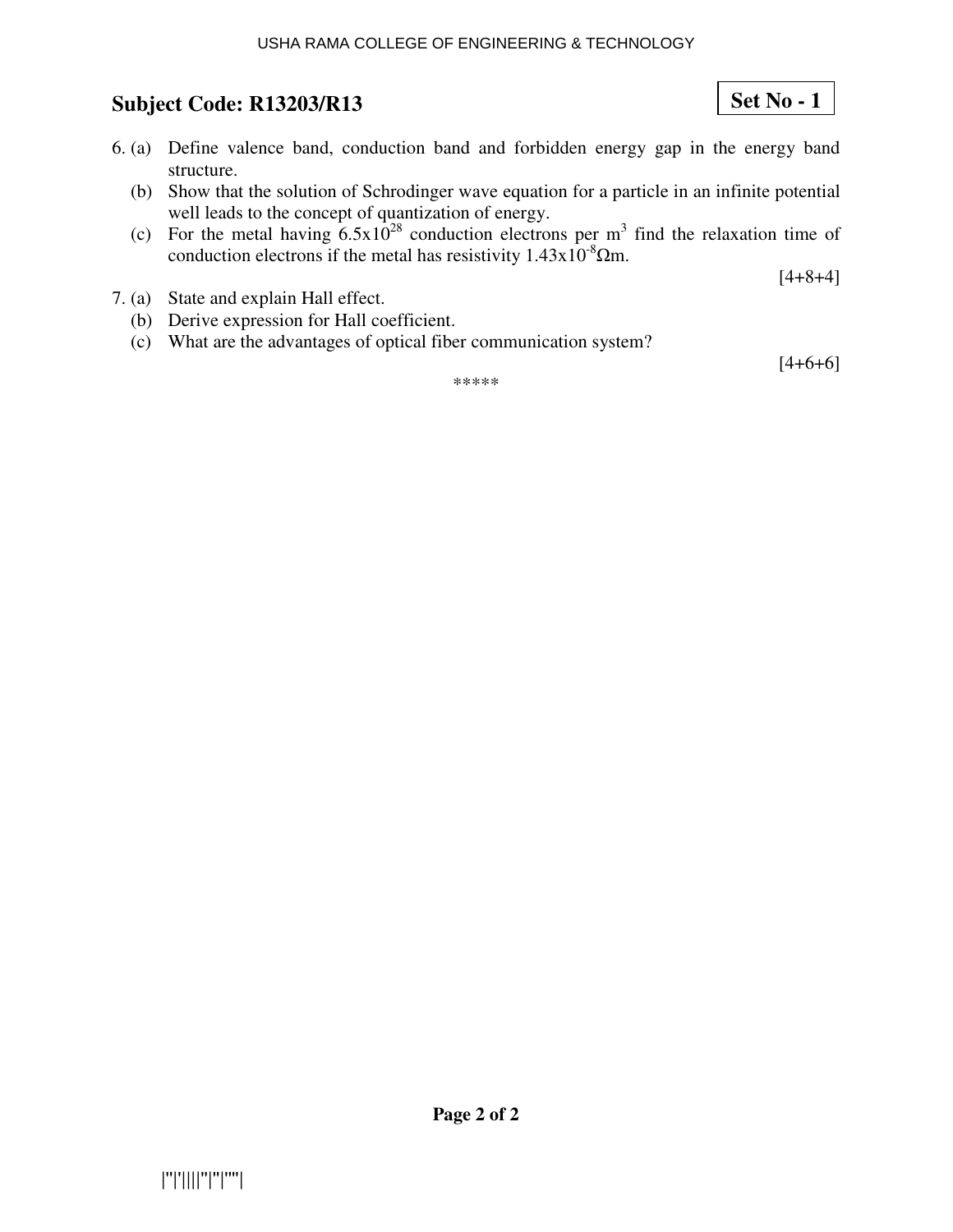# **I B. Tech II Semester Regular/Supply Examinations July/Aug. - 2015 ENGINEERING PHYSICS**

**(Common to CE, ME, CSE, PCE, IT, Chem. E, Aero. E, Auto. E, Min. E, Pet. E, Metal. E) Time: 3 hours** Max. Marks: 70

Question Paper Consists of **Part-A** and **Part-B** Answering the question in **Part-A** is Compulsory, Three Questions should be answered from **Part-B** \*\*\*\*\*

## **PART-A**

- 1. (a) What happens to the diffraction fringes, if the slit width is reduced in single slit experiment? Explain why?
	- (b) If the angle of incidence of a ray is equal to the critical angle at the core cladding interface of an optical fiber, then in which direction does the ray travel? Explain with neat sketch.
	- (c) What are ferromagnetic materials? Why do they exhibit spontaneous magnetization?
	- (d) Explain the critical field in case of super conductor. At what temperature the critical field strength required to destroy superconductivity is maximum? Why?
	- (e) If 'E' is the ground state energy of the particle confined to move in a 3D potential box, then what would be the increase in energy from second energy level to next higher energy level?
	- (f) Distinguish between intrinsic and extrinsic semiconductors.

#### **PART-B**

- 2. (a) What is meant by Diffraction of light? Explain it on the basis of Huygen's wave theory.
	- (b) Explain with necessary theory, the Fraunhofer diffraction due to 'n' slits.
	- (c) Write notes on Flux quantization.
- 3. (a) Write notes on drift and diffusion currents.
	- (b) Explain the formation of Newton's rings and obtain an expression for the diameter of the dark rings in reflected system.
	- (c) Derive the expression for maximum number of orders possible for a plane diffraction grating.
- 4. (a) Explain the origin of magnetism in materials.
	- (b) Draw and explain B-H curve for a ferromagnetic material placed in a magnetic field.
	- (c) Find the numerical aperture and acceptance angle of a fiber of core index 1.4 and fractional index change 0.02.
- 5. (a) How matter waves are different from Electromagnetic waves?
	- (b) Explain Hall effect and derive an expression for Hall coefficient. Give any two of its applications.
	- (c) Distinguish between soft and hard magnetic materials.

[4+8+4]

**Page 1 of 2** 

|''|'||||''|''|''''|

**Set No - 2**

 $[3+3+4+4+4+4]$ 

 $[4+8+4]$ 

 $[4+8+4]$ 

 $[4+8+4]$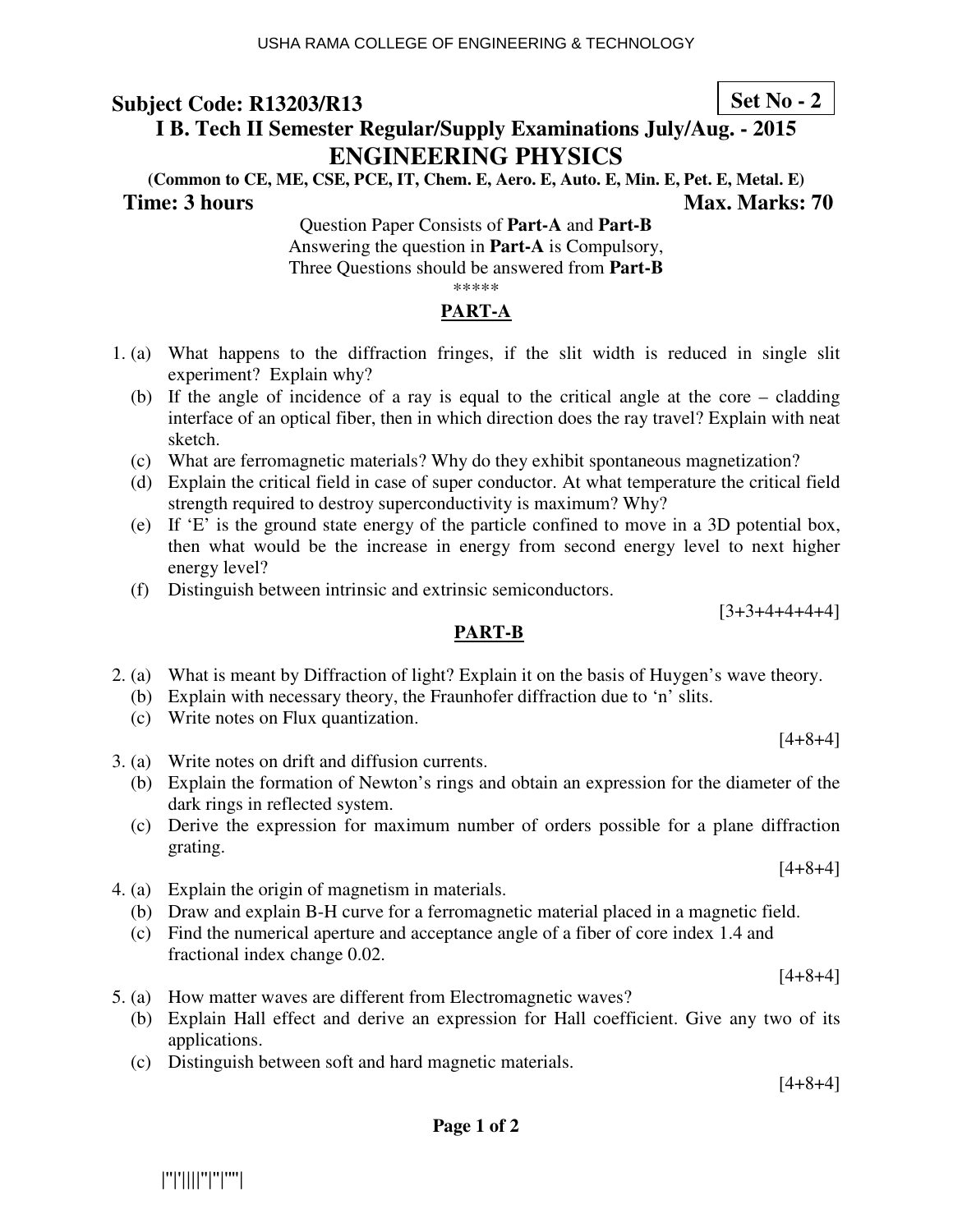- 6. (a) Explain the salient features of Classical free electron theory.
	- (b) Explain the three level and four level laser systems. What are the advantages of four level laser system over three level laser system?
	- (c) Find the relaxation time of conduction electrons in a metal of resistivity 1.54 x  $10^{-8}$   $\Omega$ -m, if the metal has 5.8 x  $10^{28}$  conduction electrons per m<sup>3</sup>.

 $[4+8+4]$ 

- 7. (a) Explain the terms 'Acceptance angle' and 'Acceptance cone'.
	- (b) Based on classical free electron theory, derive an expression for electrical conductivity of metals.
	- (c) In Newton's rings experiment, diameter of the tenth dark ring due to wavelength 6000Å in air is 0.5 cm. Find the radius of curvature of the lens.

 $[4+8+4]$ 

\*\*\*\*\*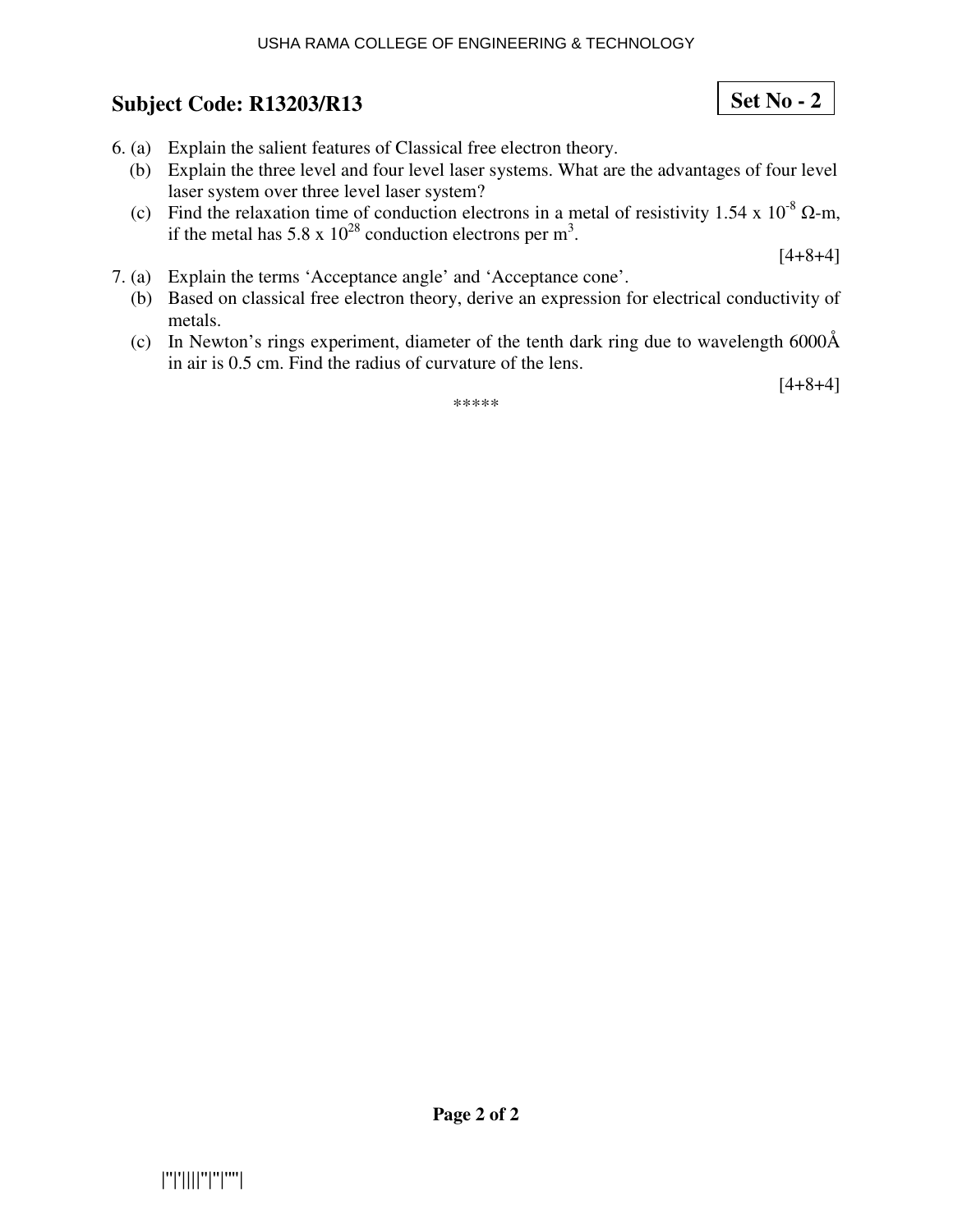# **I B. Tech II Semester Regular/Supply Examinations July/Aug. - 2015 ENGINEERING PHYSICS**

**(Common to CE, ME, CSE, PCE, IT, Chem. E, Aero. E, Auto. E, Min. E, Pet. E, Metal. E) Time: 3 hours Max. Marks: 70 Max. Marks: 70** 

Question Paper Consists of **Part-A** and **Part-B** Answering the question in **Part-A** is Compulsory, Three Questions should be answered from **Part-B** \*\*\*\*\*

### **PART-A**

- 1. (a) When white light incidents on a diffraction grating, which colored light will be diffracted more? Justify your answer.
	- (b) For an optical fiber of fractional index change 0.140, the refractive index of cladding is 1.3. What would be the refractive index of core?
	- (c) What are Superconductors? How the energy gap of superconductor varies with temperature?
	- (d) Define the term 'magnetic susceptibility, Explain, with the help of graphs, how the magnetic susceptibility varies with temperature in dia, para and ferromagnetic materials.
	- (e) Distinguish between matter waves and electromagnetic waves.
	- (f) What is the effect of temperature on the electrical conduction properties of conductors, insulators and semiconductors?

 $[3+4+3+4+4+4]$ 

#### **PART-B**

- 2. (a) Distinguish between Fresnel and Fraunhoffer diffractions.
	- (b) Define Drift and Diffusion currents and derive the expressions for drift and diffusion current densities.
	- (c) Mention the applications of Josephson's effect.
- 3. (a) What is an optical fiber? Explain the principle of Optical fiber.
	- (b) Explain the principle, construction and working of a Nicol prism with neat diagram. (c) Explain in detail the flux quantization in a Superconducting ring.

 $[4+8+4]$ 

- 4. (a) Explain the important magnetic properties of ferromagnetic materials.
	- (b) Give the theory of plane diffraction grating. Obtain the condition for the formation  $n<sup>th</sup>$ order maximum.
	- (c) Find the relaxation time of conduction electrons in a metal if its resistivity is  $1.54x10^{8}\Omega$ m and it has  $5.8x10^{28}$  conduction electrons per cubic metre.

[4+8+4]

[4+8+4]

- 5. (a) State and explain Stoke's theorem in its calculus form.
	- (b) Write notes on Rayleigh's Criterion.
	- (c) Find the relaxation time of conduction electrons in a metal of resistivity 1.54 x  $10^{-8}$   $\Omega$ -m, if the metal has 5.8 x  $10^{28}$  conduction electrons per m<sup>3</sup>.

[6+6+4]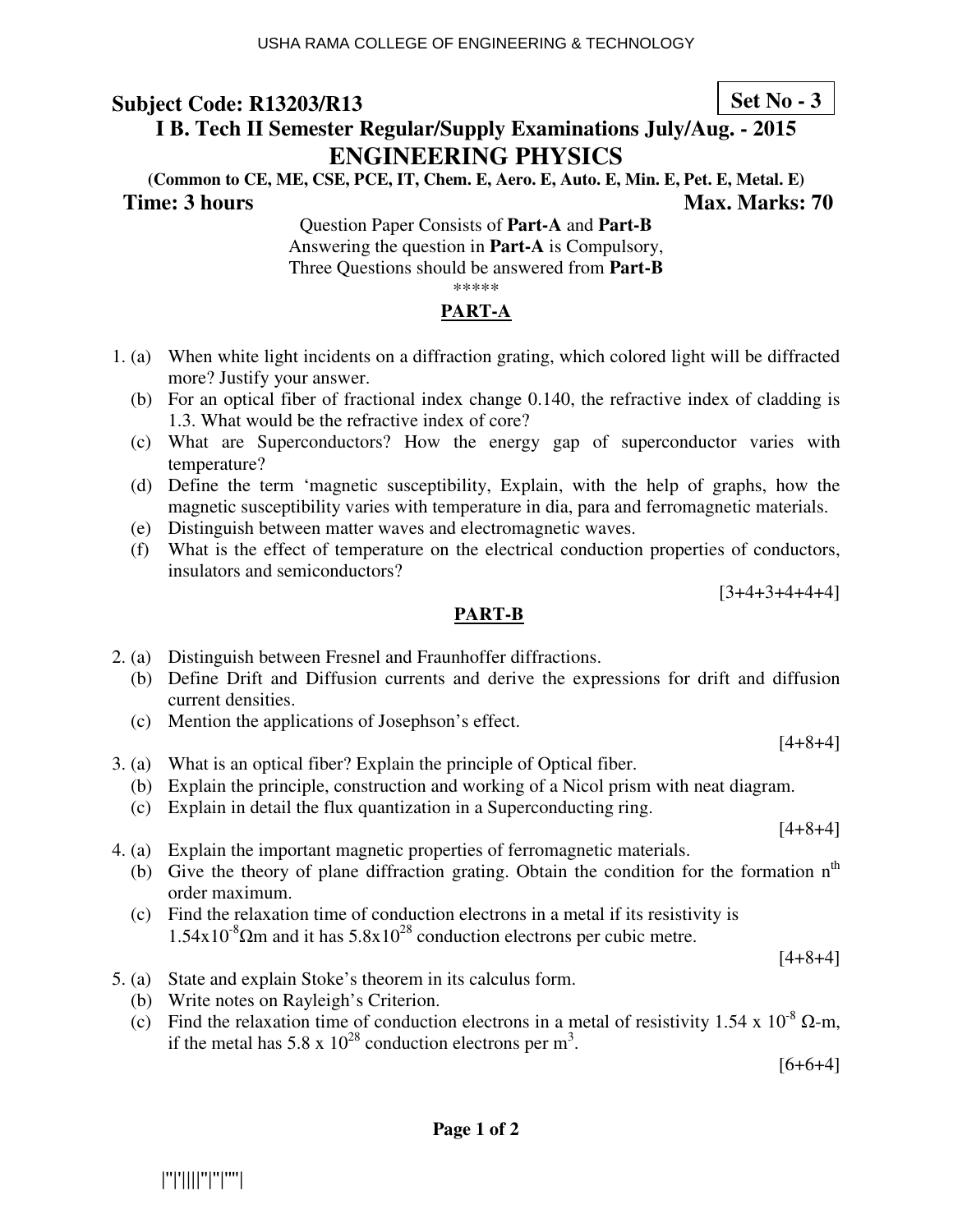#### USHA RAMA COLLEGE OF ENGINEERING & TECHNOLOGY

## **Subject Code: R13203/R13**

**Page 2 of 2** 

|''|'||||''|''|''''|

- 6. (a) What are the draw backs of classical free electron theory?
	- (b) Explain A.C. and D.C. Josephson's effect with theory.
	- (c) In a Hall coefficient experiment, a current of 0.25A is sent through a metal strip having thickness 0.2mm and width 5mm. The Hall voltage is found to be 0.15mV when a magnetic field of 2000 gauss is used. What is the carrier concentration?

 $[4+8+4]$ 

[8+8]

- 7. (a) Define Packing Fraction and Coordination Number. Obtain the expression for Packing Fractions of BCC and FCC crystals.
	- (b) Based on quantum free electron theory, derive an expression for electrical conductivity of metals.

\*\*\*\*\*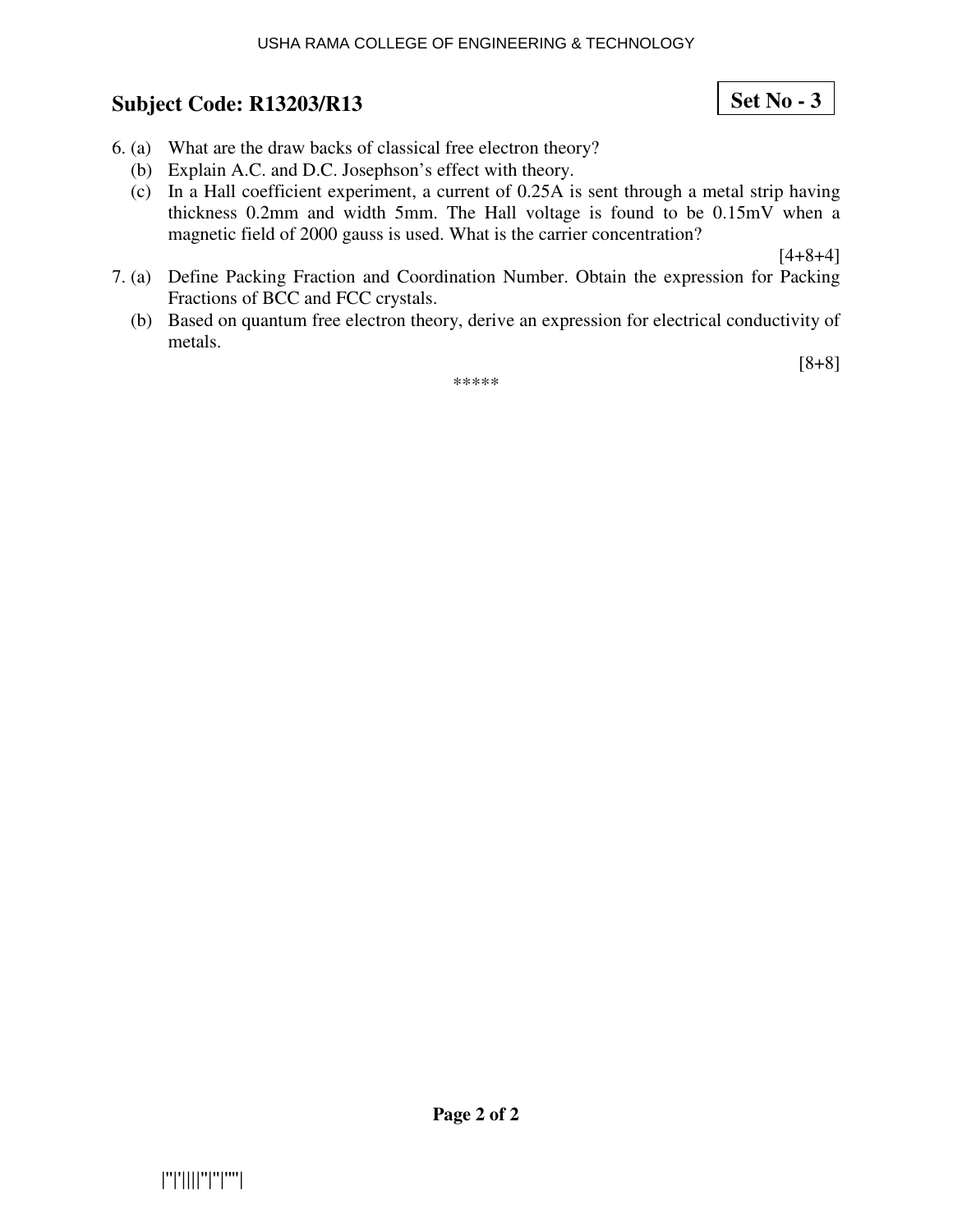**Set No - 4**

# **I B. Tech II Semester Regular/Supply Examinations July/Aug. - 2015 ENGINEERING PHYSICS**

**(Common to CE, ME, CSE, PCE, IT, Chem. E, Aero. E, Auto. E, Min. E, Pet. E, Metal. E) Time: 3 hours** Max. Marks: 70

Question Paper Consists of **Part-A** and **Part-B** Answering the question in **Part-A** is Compulsory, Three Questions should be answered from **Part-B** \*\*\*\*\*

### **PART-A**

- 1. (a) For which ray Canada balsam acts as a rarer medium? Explain why?
	- (b) Identify whether unit cells of SC, BCC and FCC lattices are primitive or not. Explain with reason.
	- (c) What are super electrons and how are they different from normal electrons? At what temperature the number of super electrons is maximum in a superconductor?
	- (d) Explain the terms 'Reverberation' and 'Reverberation time'. On what factors does the Reverberation time depend?
	- (e) What is the most probable position for a particle in one dimensional potential box of width 'L' in the first quantum state? Explain graphically.
	- (f) Distinguish between n-type and p-type semiconductors.

[3+4+4+4+3+4]

#### **PART-B**

- 2. (a) Derive expressions for Acceptance angle and Numerical Aperture of an Optical fiber.
	- (b) State Brewster's law. How can this law be used to produce plane polarized light?
	- (c) What are the advantages of optical fiber communication system?

3. (a) Distinguish between interference and diffraction.

- (b) Classify the fibers on the basis of refractive index profile, modes and materials.
- (c) Silver has FCC structure and its atomic radius is 1.441Å. Find the spacing of (220) planes.

[4+8+4]

[8+4+4]

- 4. (a) Discuss in detail the electronic, ionic and orientational polarizations and their dependence on temperature.
	- (b) Derive Eigen values and Eigen functions for a particle in a one dimensional potential box.

[8+8]

- 5. (a) What are polar and non-polar dielectrics? Give examples for each.
	- (b) Based on classical free electron theory, derive an expression for electrical conductivity of metals.
	- (c) Newton's rings are formed with sodium light in an experiment. What is the order of the dark ring, which has double the diameter of the fourth dark ring?

[4+8+4]